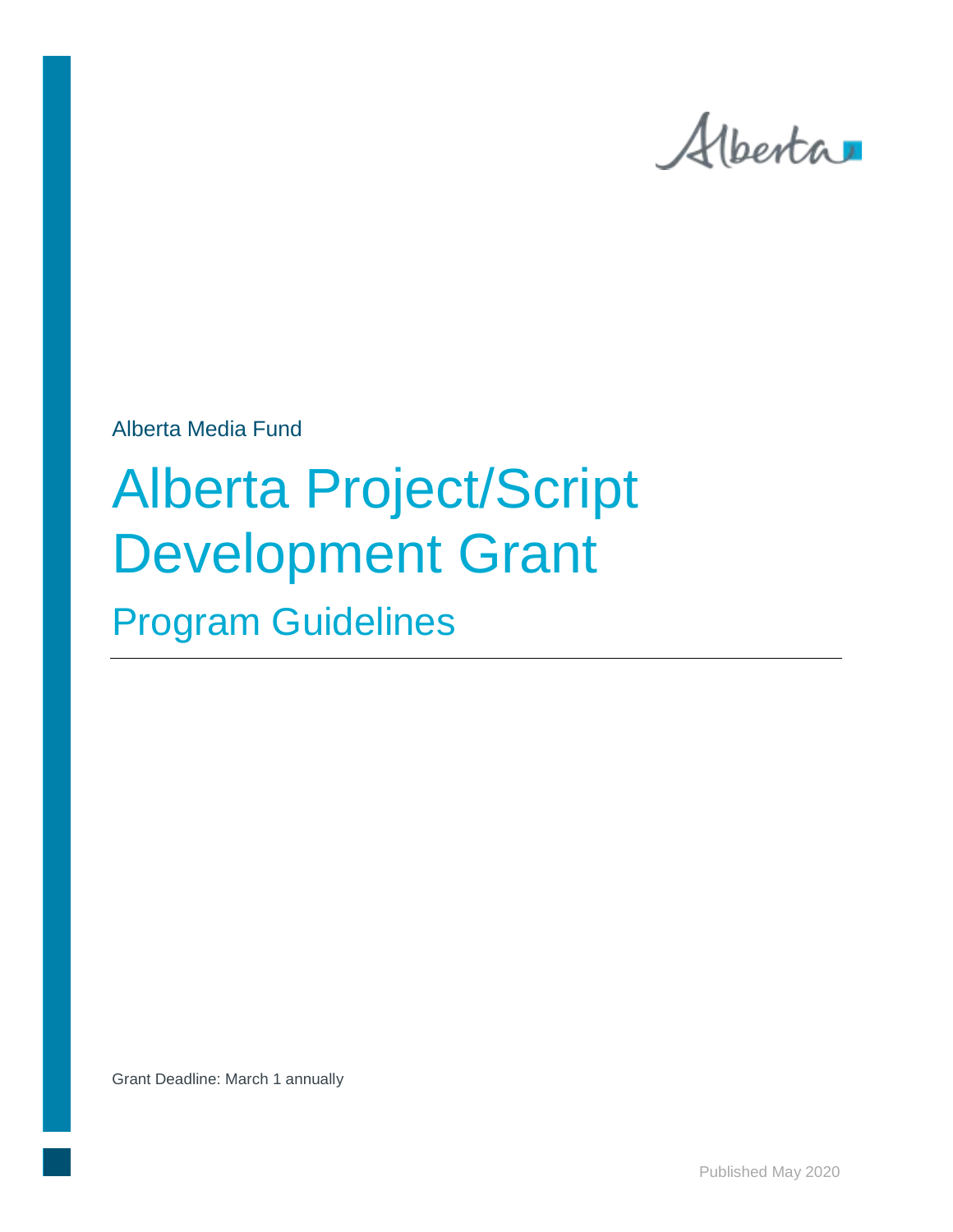# **Table of Contents**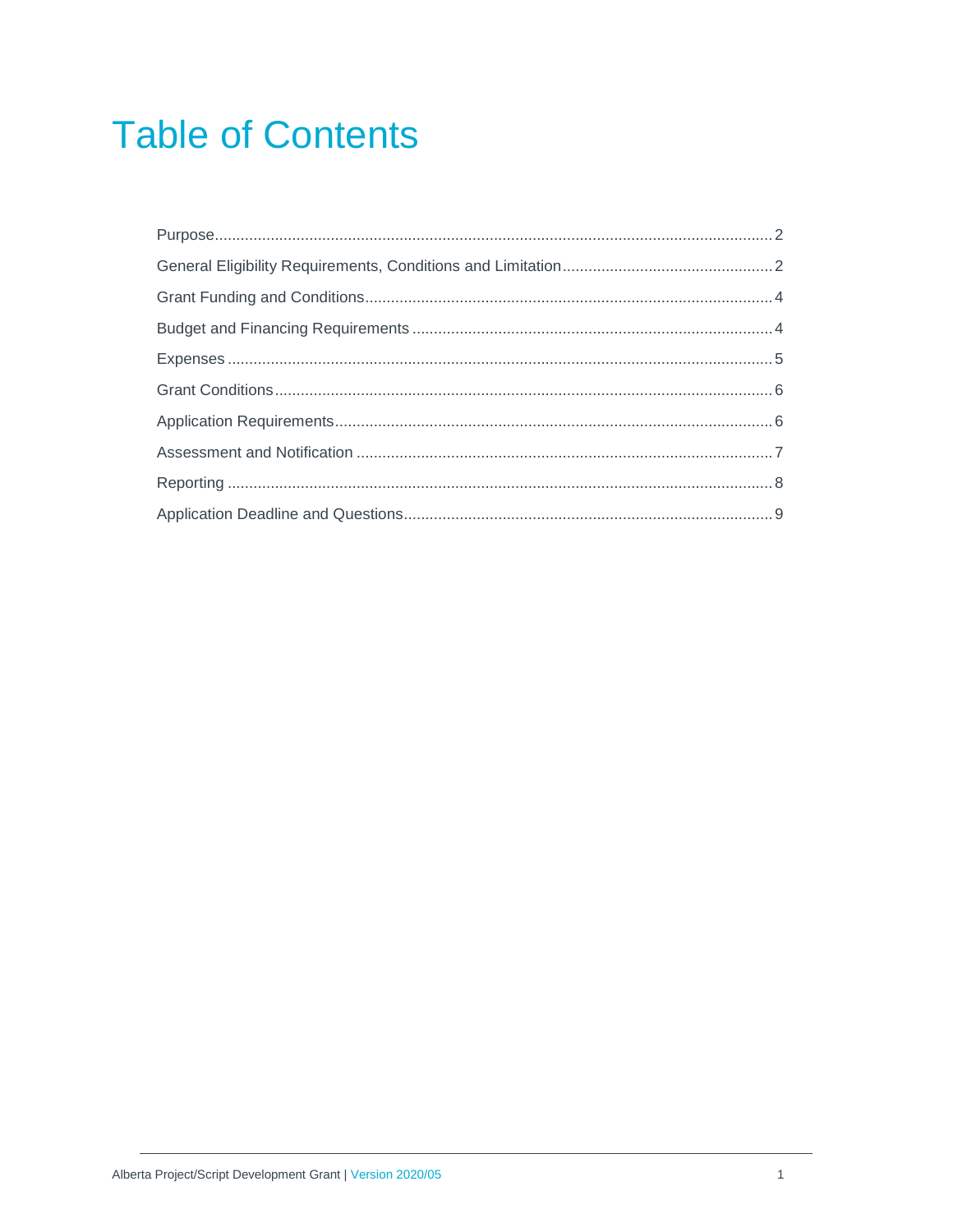## <span id="page-2-0"></span>Purpose

The Alberta Project/Script Development (PSDG) grant stream is designed to provide Alberta writers, directors and producers monetary assistance towards the creation of quality marketable and commercial production-ready projects and/or scripts.

This grant, under the Alberta Media Fund (AMF), supports the growth, sustainability, competitiveness and business attraction of Alberta's screen-based production industry.

# <span id="page-2-1"></span>General Eligibility Requirements, Conditions and Limitation

#### Applicant Eligibility

Applications to the PSDG require the participation of both a writer and a producer. The same individual may fulfill both roles; however, the producer must be an Alberta resident.

"Alberta Resident" means a lawful resident of Canada for the purposes of the Income Tax Act (Canada) who:

- files an Alberta Income Tax return as a resident of Alberta and did so for the previous income tax year immediately preceding the one in which an application is submitted; and
- was a resident of Alberta on December 31 of the year preceding the one in which an application is submitted.

Recipients of funding must be incorporated in Alberta and be in good standing with the Corporate Registry. Recipients must also be in good standing in all respects with the AMF by having no outstanding or overdue reporting documents.

Start-up companies may apply under the following conditions:

- Must be incorporated, but may have been in operation for less than one year; and
- Must include a detailed business plan that includes an executive summary, company overview, film summary, relevant industry information and a marketing plan.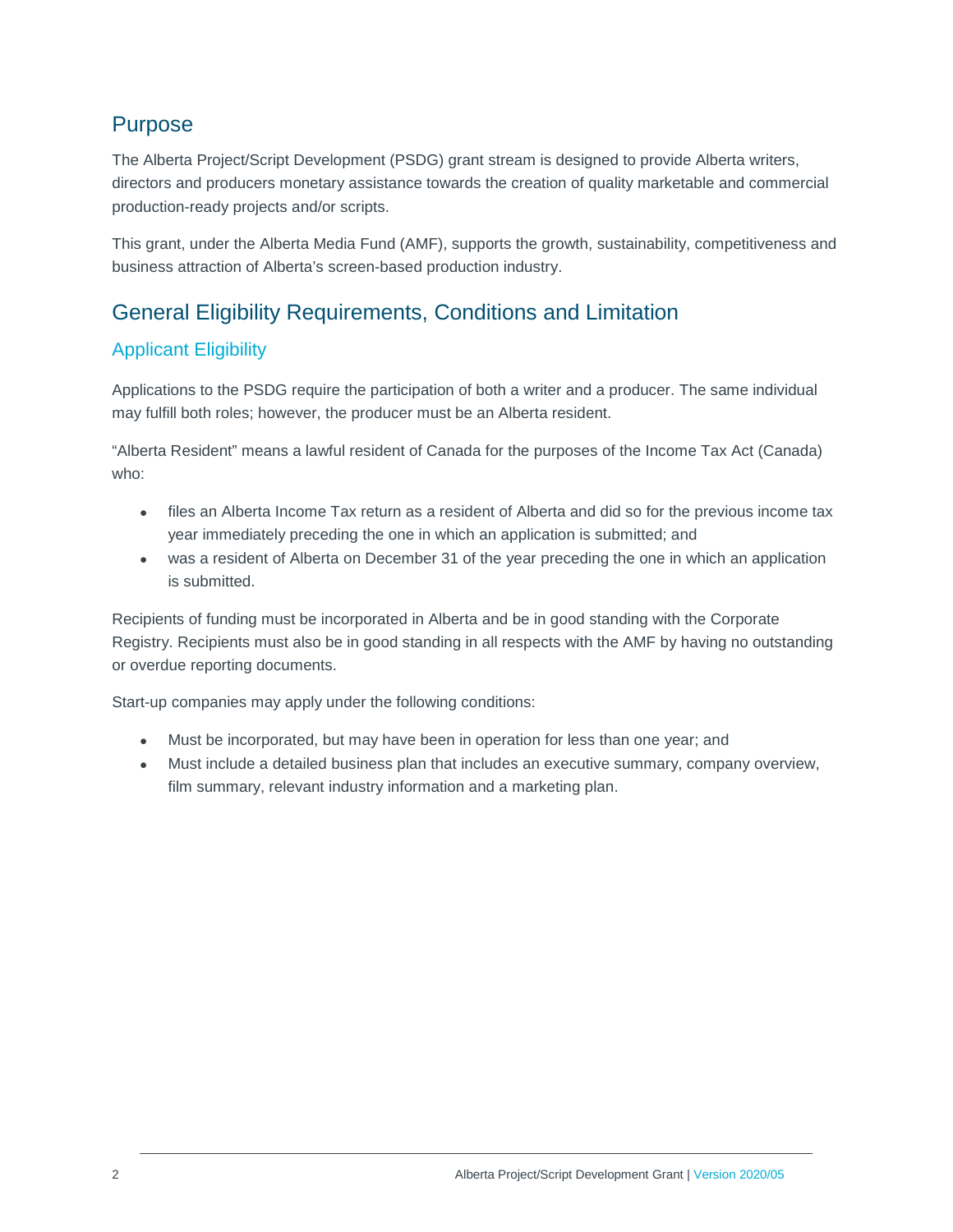#### Project Eligibility

Projects must be new productions; no repackaging of previously completed projects will be considered. Projects must be at least 30 broadcast minutes in length.

Genres of production and platforms NOT eligible for funding are:

- reality shows
- magazine television
- panel or talk shows
- infotainment and advertising
- news, current events or public affairs
- lifestyle
- productions in respect of game or contest
- community access programs
- a digital/online extension to a film or TV program
- console or online video games
- software/programming applications
- productions that solicits funds
- sponsored productions
- productions, other than documentary, that consists of more than 25 per cent stock footage
- pornography/adult entertainment
- live music recording or concert events
- sporting events or activities (a production that consists of live or pre-recorded coverage of a sporting event, game, match, competition or tournament, and/or pre and post-games show for sports events or activities)
- fundraising productions, benefits, tributes, promotional productions, award shows and gala

Note: Final genre eligibility decisions will be at the discretion of the Minister. The AMF will consult with the Canadian Audio Visual Certification Office (CAVCO) and the Canada Media Fund (CMF) in interpreting ineligible genres.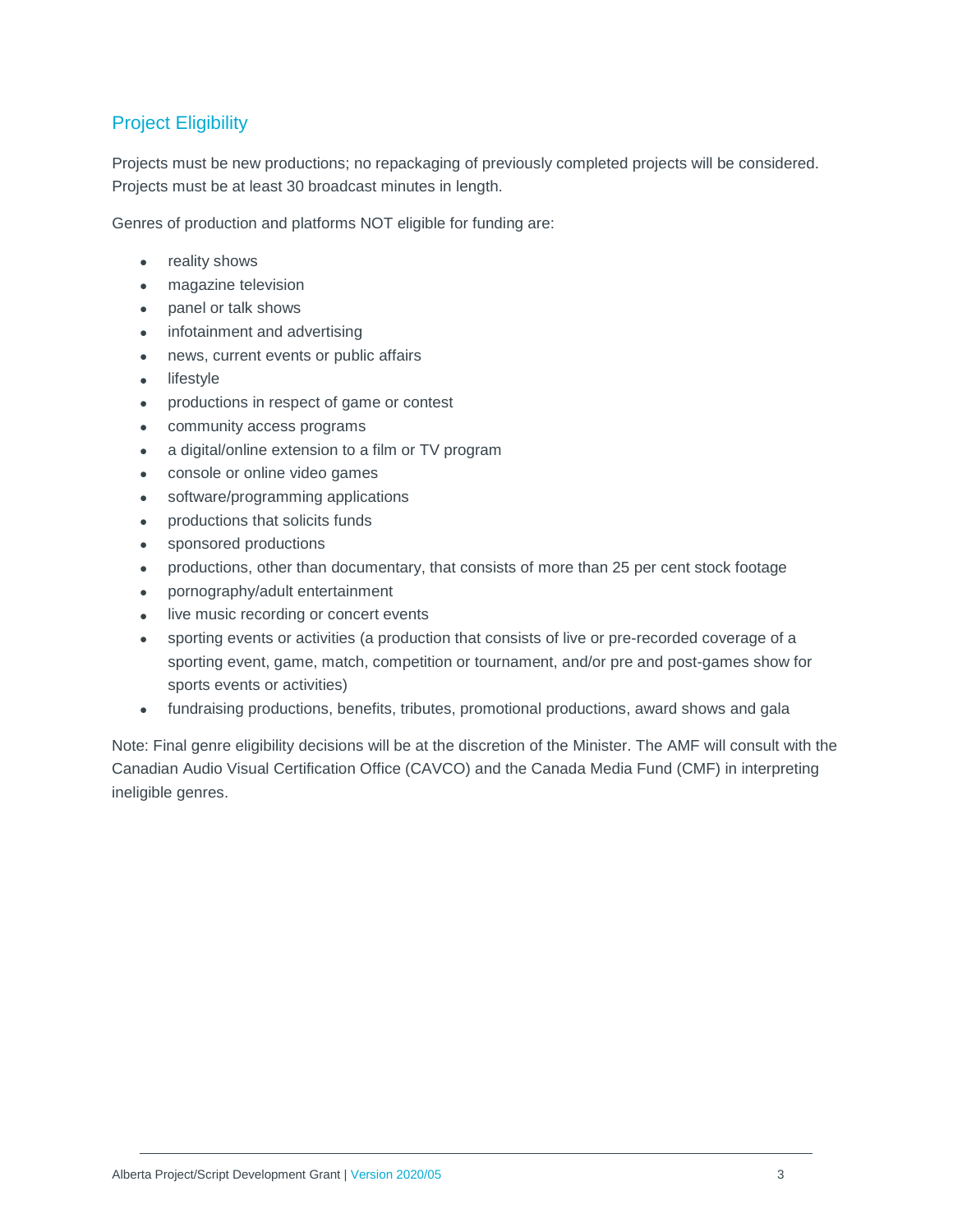# <span id="page-4-0"></span>Grant Funding and Conditions

#### Development Phases

The PSDG provides funding for up to three phases of development. The phases of development are:

- pre-development;
- first draft; and
- final draft.

Applicants may apply for more than one phase of development per submission.

#### Maximum Funding

The maximum grant funding for each phase of development is:

- \$15,000 for the pre-development phase
- \$25,000 for the first draft phase
- \$15,000 for the final draft phase

The total maximum grant per project is 55,000.

Corporations, associates and affiliates may submit multiple applications per intake, but the maximum in grant funding that any one company or their associates and/or affiliates can receive is \$70,000 total for all successful applications.

The Alberta Media Fund reserves the right to fund one development phase only per application, regardless of the request based on budget availability.

## <span id="page-4-1"></span>Budget and Financing Requirements

#### Pre-Development

- The grant for pre-development may not exceed 50 per cent of the pre-development budget, to a maximum grant of \$15,000.
- Deferrals will not be accepted in the pre-development phase.

#### First and Final Draft

- Grants for first and final drafts may not exceed 30 per cent of the first/final draft budget, to a maximum of \$25,000 and \$15,000 respectively.
- Producer deferrals can comprise a maximum of 20 per cent of the first/final draft budget and must be accompanied by a signed letter from the producer stating the project and phase(s) being applied for and the amount being deferred. Writer deferrals will only be accepted if the writer is a stakeholder of the company. All other deferrals cannot be included in first/final draft financing.
- A minimum of 15 per cent third-party investment/financing is required for first draft and final draft phases. Producer investment may comprise the balance of the budget.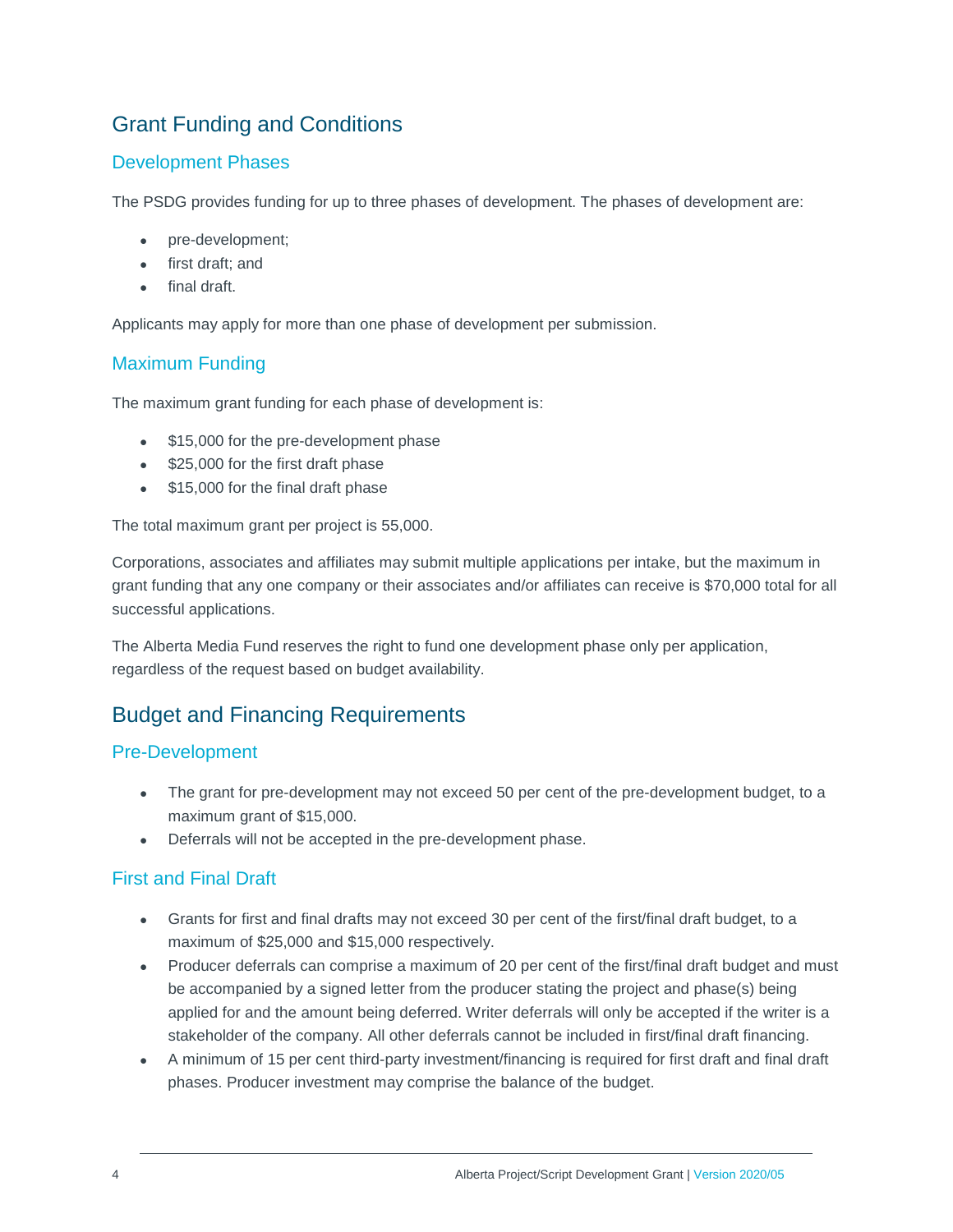At the time of submission, applicants seeking development funding must provide evidence of 100 per cent confirmed financing. Please note that this can include anticipated AMF grant funding. Confirmed financing can be made up of anticipated AMF funds, other funders, producer investment and third party financing.

| <b>Funding Type</b>              | <b>Requirements</b>                                                                                                                                                                                                                                                                                                                                                                                         |
|----------------------------------|-------------------------------------------------------------------------------------------------------------------------------------------------------------------------------------------------------------------------------------------------------------------------------------------------------------------------------------------------------------------------------------------------------------|
| <b>Other Funders</b>             | Applicants must provide proof of awarded funding. Grants may be awarded<br>conditionally for applicants awaiting an assessment of their development<br>application(s) from other funders. Applicants must provide written evidence from<br>the other funding sources confirming an application has been submitted, this<br>letter must include the project name and the amount in funding being considered. |
| Producer<br>Investment           | Applicants must provide a signed letter from the production company confirming<br>investment in the project. The letter needs to state the project and phase(s) being<br>supported and the amount of funding being allocated.                                                                                                                                                                               |
| <b>Third Party</b><br>Investment | Must be supported by a signed letter from the party confirming investment in the<br>project. The letter needs to state the project and phase(s) being supported and<br>the amount of funding being allocated.                                                                                                                                                                                               |

Grant recipients must have met all reporting requirements for each development phase in order to be eligible to apply for subsequent funding.

In kind contributions are not an eligible source of financing. In-kind contributions are goods or services donated as opposed to goods or services that are purchased.

# <span id="page-5-0"></span>Expenses

Costs incurred prior to the grant deadline are not eligible to be included for purposes of the grant calculation.

Eligible expenses include:

- option fees for literary material (if applicable)
- writer's fees and union fringes
- series proposals
- producers fees to a maximum of 20 per cent of the budget
- corporate overhead to a maximum of 20 per cent of budget (deferral of corporate overhead is not eligible)
- research or travel expenses
- script consulting or editing fees
- legal fees
- screenplay work-shopping with actors
- demo reel and relevant pitching materials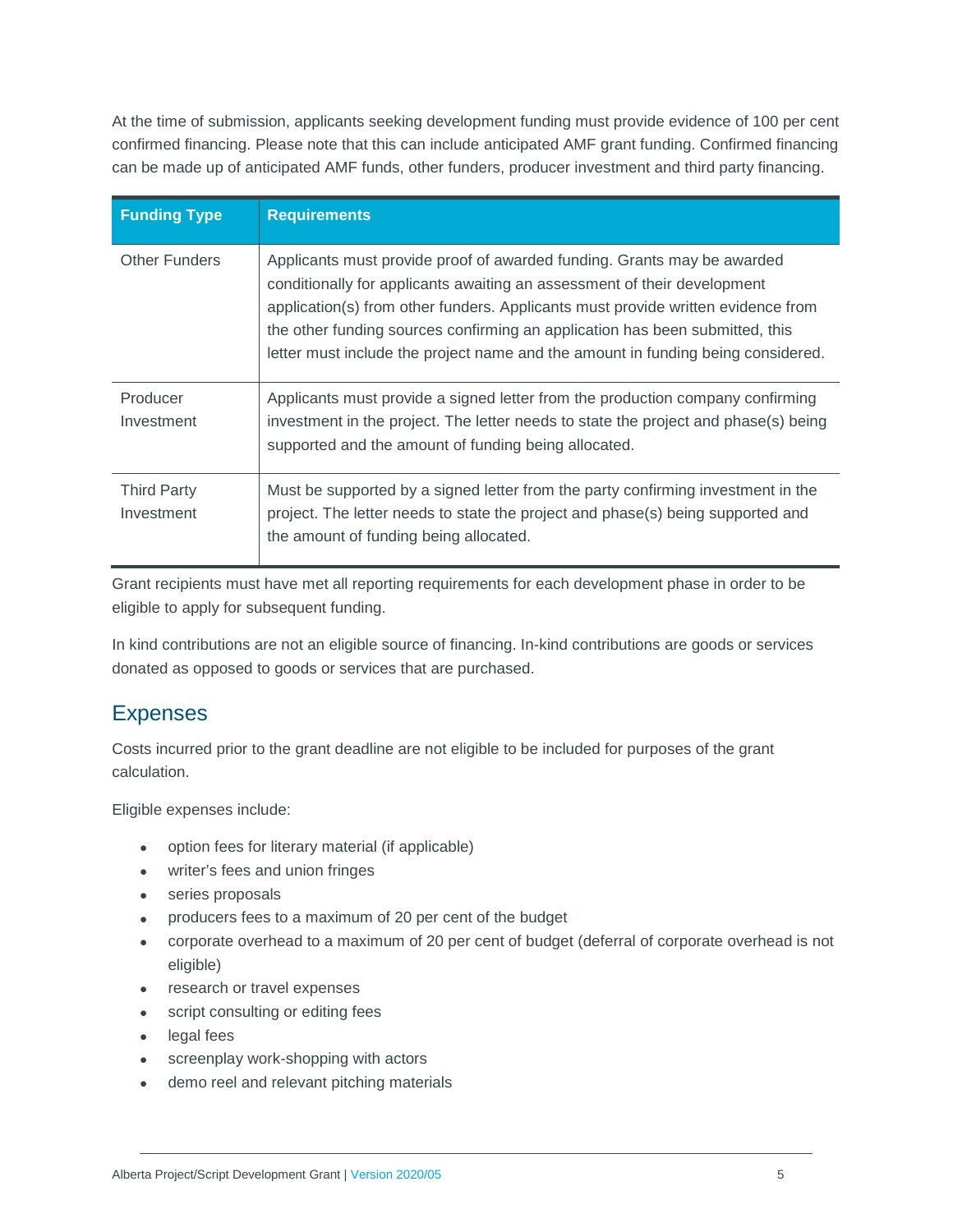NOTE: Capital items are not considered eligible expenses.

## <span id="page-6-0"></span>Grant Conditions

Grants must be used for the purposes described in the application as approved by the Minister and/or their authorized representative. If a grant is used for any other purpose, such as a major change in the outcome, the Minister and/or their authorized representative may require the recipient to return all of the grant funds unless the change is:

- submitted in writing; and
- approved by the Minister, and/or their authorized representative before the change is made.

If the applicant is unable to demonstrate the approved costs in the application were incurred and paid, a full or partial re-payment of awarded grant funds may be required.

Alberta costs expended in any development phase that has been funded by the AMF cannot also be included in the calculation of eligible costs submitted to any other grant program administered by the AMF.

## <span id="page-6-1"></span>Application Requirements

To apply for funding, applicants must first contact the AMF and receive login credentials for GATE, the online grant system.

Applicants to the PSDG must provide the following in the online application:

- a completed Application Form. Applicants must designate one member who is the contact person for all requirements of the grant.
- a completed Applicant Agreement.
- applicants must submit a detailed description of the project, including information for each phase of development under consideration, describing:
	- the project concept;
	- phases of development;
	- detailed work plan including key dates,
	- completion schedule; and
	- budget.
- contact information for both the producer and writer. If the writer is different from the producer a writer's bio must be provided. Applicants may wish to provide a sample of writing if the writer's bio does not demonstrate sufficient experience in script writing.
- a company profile or curriculum vitae of no more than four pages.
- a balanced development financing structure detailing funding (confirmed financing, including the amount requested from the AMF) and expenditures (total budget), for each phase of development. Total funding must meet total expenditures.
- written evidence of all confirmed financing as described in the Budget and Financing Requirements section of these guidelines.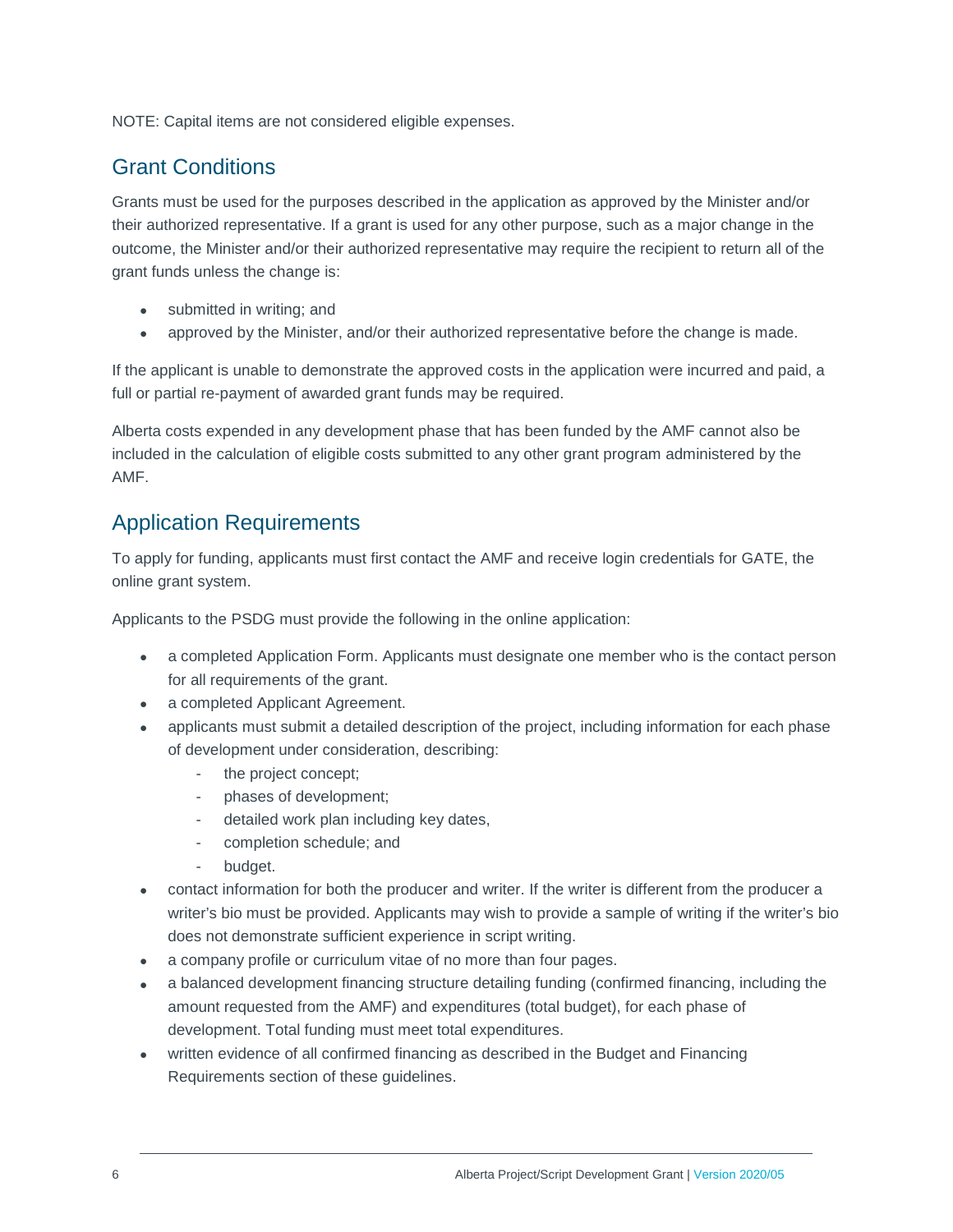- start-up companies, that have been in operation for less than one year, must provide a detailed business plan. The business plan should contain an executive summary, company overview, film summary, relevant industry information, and a marketing plan. This document should not exceed three pages.
- co-production Agreement (if applicable). If both co-production companies are Albertan, one must be designated as the applicant. If successful, the grant will be paid to the applicant company.
- book option, license agreement, or assignment agreement (if applicable).

Note: Applicants may wish to submit audio/visual materials to support their application. All hardcopy materials submitted to the AMF must be clearly labeled and received prior to the application deadline. Wherever possible, links to supporting materials are preferred.

It is the responsibility of the applicant to ensure the AMF receives all relevant documentation, and to update such documentation and information after a material change, within 30 days of the date the change occurred. The AMF may request other documentation and information to conduct an assessment and evaluation; however, the AMF reserves the right to rely on the documentation and information submitted by the applicant.

If, at any time, an applicant provides false information or omits material information in connection with an application, as required by the guidelines or as requested by the AMF, the applicant may face consequences, including:

- loss of eligibility for funding of the current project;
- loss of eligibility for funding of future projects; and/or
- repayment of any funds already advanced or granted.

The Minister reserves the right to not open applications windows, close applications windows, or not fund application windows without notice. The Minister reserves the right to deny grant funds to applicants, companies, related, associated or affiliated companies, and individuals who have received funding in the past and have been in breach of the associated funding agreement.

#### <span id="page-7-0"></span>Assessment and Notification

Once an application has been received, it will be assessed for program eligibility. Incomplete applications will not be assessed until all documentation has been received. Applicants will be advised of missing information/documentation via email and will be given 7 days to complete the application. If information is not received, the application will be deemed ineligible.

Program staff will evaluate applications based on the required eligibility criteria and convene an expert panel to assess all eligible applications. Following the panel a recommendation package will be prepared for approval. All grant recommendations are reviewed and approved by the Minister and/or their authorized representative. Grant payments will be awarded upon approval. All funding decisions are final.

Assessment will be based on the creative merit and suitability of the applicant's project as well as their ability to complete the project as conveyed in the material required in the Application Requirements section of these guidelines.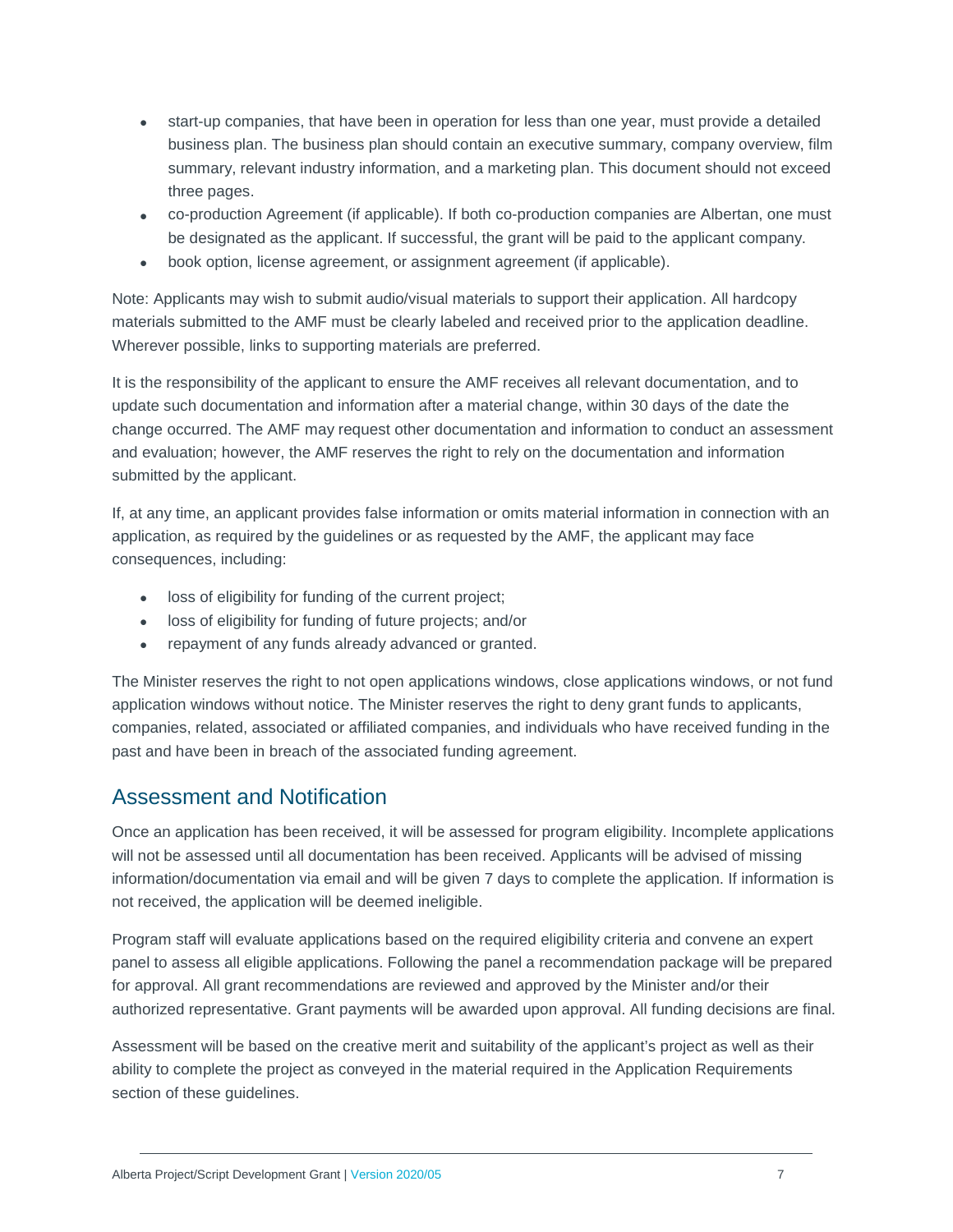Panelists will score each eligible application based on the following, equally weighted, assessment criteria:

| <b>Project Concept</b>     | The application demonstrates an original, well-developed concept and vision for<br>the project. The project supports the mandate to create quality marketable and<br>commercial ready projects/scripts |
|----------------------------|--------------------------------------------------------------------------------------------------------------------------------------------------------------------------------------------------------|
| Project Plan               | The application demonstrates that the applicant can complete the project by                                                                                                                            |
|                            | having a detailed development plan with reasonable dates, completion schedule                                                                                                                          |
|                            | and budget                                                                                                                                                                                             |
| Organizational<br>Capacity | The application demonstrates that the applicant company has a clearly defined                                                                                                                          |
|                            | mandate, structure and purpose. For established companies the track record                                                                                                                             |
|                            | demonstrates capacity and/or achievement. Emerging or startup companies have                                                                                                                           |
|                            | provided a detailed business plan that demonstrates a clear company                                                                                                                                    |
|                            | vision/mandate and demonstrates the organization can feasibly proceed with the                                                                                                                         |
|                            | project.                                                                                                                                                                                               |

Applicants will be notified in writing of the results of their application.

Pursuant to the Community Development Grants Regulation, the Minister is empowered to make grants to a person or organization for purposes related to any program, service or other matter under the administration of the Minister.

# <span id="page-8-0"></span>Reporting

Grant recipients must submit a report upon completion of the project that demonstrates that grant funds were spent on activities described in the application. Reporting for this grant stream must be submitted through the GATE online grant application system. The report is due 60 days after the stated completion date of the project, and must include the following:

- complete and accurate financial report, showing project expenditures and use of grant funds; and
- a copy of work produced.

Applicants are responsible for meeting their final reporting due dates. Applicants may request an extension to a due date but must do so in writing, to the AMF, within 30 days of the original due date.

Any grant recipient who does not provide their reporting documentation for successful projects will be deemed a delinquent applicant and will be ineligible for further funding through the AMF until the delinquency is resolved.

The Minister and/or authorized representative(s) reserve(s) the right to audit or examine the records and books of accounts maintained by the applicant. The Minister may cancel, suspend, reduce or demand repayment of a grant in circumstances where there is concern with respect to the use of grant funds.